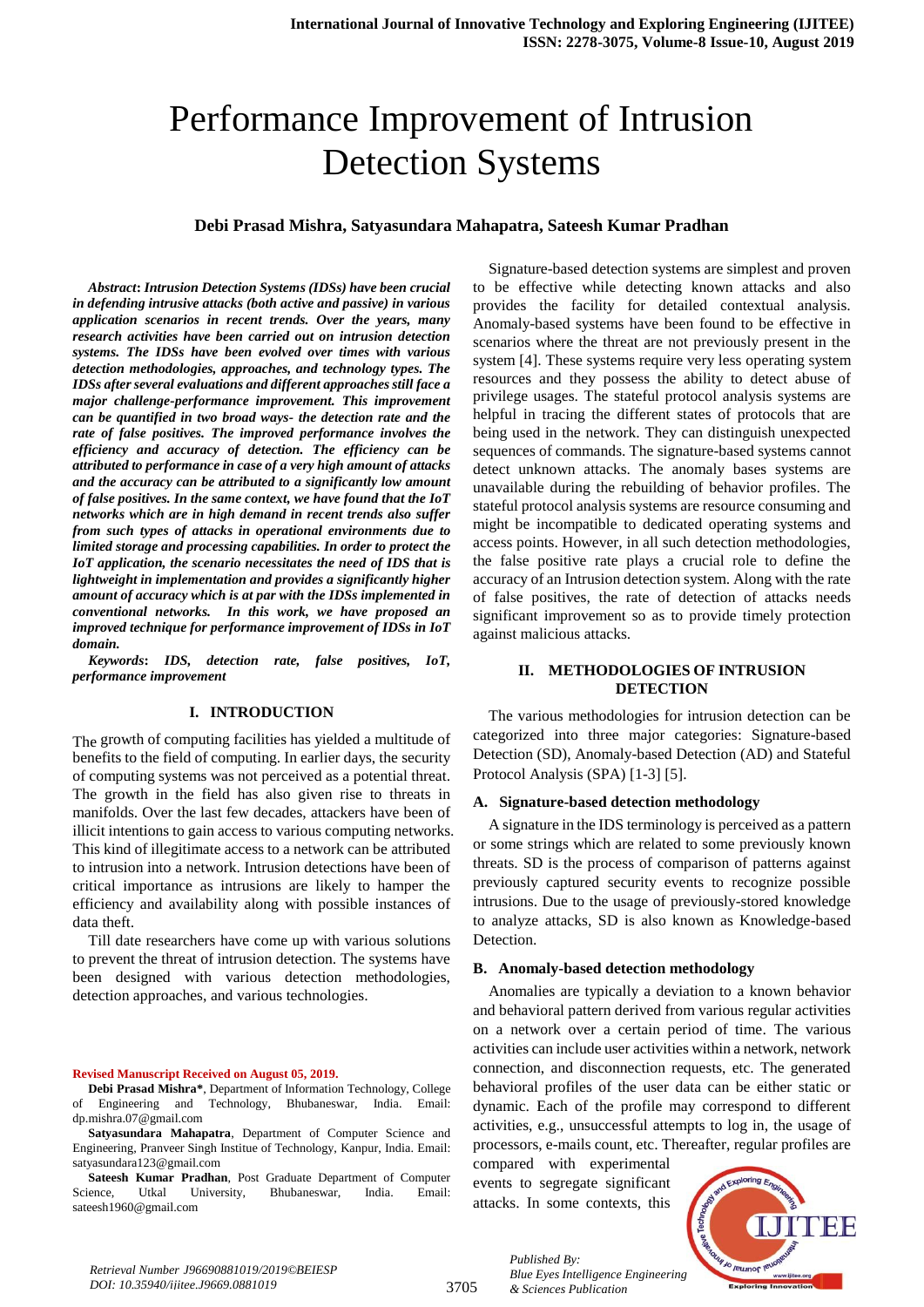method is also known as behavior-based method. These types of IDSs can be helpful in the prevention of attacks ranging from external forceful intrusion, inconspicuous intrusion by genuine users, Denial of Service attacks or even some forms of passive attacks.

## **C. Stateful Protocol Analysis Methodology**

Using this methodology, IDSs are capable of tracing the protocol states (e.g., pairing of requests with replies). Though the attack processing in SPA is somewhat similar to ADs, they are subtly different in usage [6]. AD adheres to previously-stored host or network specific profiles, whereas SPA relies on custom-made generic protocols.

# **D. Hybrid Methodology**

No IDS is single-handedly capable enough to provide quite a promising rate of intrusion detection and protection. Hence, some of the IDSs prefer to utilize the methodologies of more than one category of IDSs. This kind of mixing of various methodologies can be attributed to a hybrid IDS methodology. For instance, the signature-based and anomaly-based methods are complementary to each other, the reason being the SD method focuses on known attacks whereas the AD method tends to prevent unknown attacks.

# **III. APPROACHES TO DETECTION**

Stamp in [2] discussed a technique of classification to further split IDS methodologies into three subcategories including approaches based on computations and other ANN (Artificial Neural Network) based methods. Liao and Tung [3] have presented a much more generalized classification of five subclasses with a comprehensive outlook of features of detection systems: Statistics-based, Pattern-based, Rule-based, State-based and Heuristic-based.

## **A. Statistics Based**

The statistic-based approach can be further subdivided into three more categories.Statistics-based approaches gather resources from audit data usage of disk and memory. These gnature-based detection. This mechanism is simple but lacks to provide accuracy. The implementation can be host-based or network-based. The distance-based systems gather data from audit sources and network packets. These are implemented using anomaly-based methods. This mechanism is real-time and active. These are implemented using a network approach.

Bayesian-based approaches gather data from audits, prior events, and network traffic and user profiles. These can be implemented using anomaly-based detection or signature-based detection. The results are mostly optimal statistical.

Game theory-based approaches gather data from system events or incidents, system logs. These can be implemented mostly using anomaly-based approaches. These are mostly used for experimental purposes in both hardware and network environments.

## **B. Pattern-based**

Pattern matching includes methods like pattern-matching, keystroke monitoring, and file-system checking.

In pattern-matching systems, the data is collected from audit records and known intrusion signatures. These are conceptually simple and produce graphic depiction. These are implemented using signature-based methods in hardware.

Pattern matching systems sometimes involve keystroke monitoring which is carried out using the user's typing pattern.

# **C. Rule-based**

These are based on audit records and patterns generated from users' database and system administration policies. These can be implemented using both anomaly or signature-based methods. The implantation can be done using hardware or over a network. Sometimes it can involve audit data or even the knowledge base for association rule discovery.

# **D. State-based**

State-based approach mostly uses anomaly detection technique and can be implemented in a hybrid or network scenario. The knowledge is often derived from the state transition diagram of known attacks.

# **E. Heuristic-based**

These IDSs can be implemented using both anomaly and signature detection methods and can be implemented in a network or hybrid environment. It accumulates data from audit records, network traffic and it is highly scalable, easily configurable and flexible [18]. This is mostly inspired by bio-inspired computing intelligence.

# **IV. IDS TECHNOLOGIES**

There are several categories of IDS technologies that are in use in recent trends. They can be categorized into four classes according to their deployment mechanisms and the type of events the IDSs can distinguish.



**Fig. 1. A Host-based IDS Example**

A NIDS is capable of capturing demand for incoming data traffic at certain specific sections by utilising sensors and investigates functions of various application protocols in order to distinguish distrustful events. A wireless based intrusion detection system in its implementation is akin to NIDS. In addition to the similarities with NIDS, WIDS is capable of capturing wireless network traffics of even mesh networks (wireless) and even that of ad-hoc networks. A system based on

network behavior can also inspect data streams to identify attack having unforeseen data

*& Sciences Publication* 

*Published By:*



*Retrieval Number J96690881019/2019©BEIESP DOI: 10.35940/ijitee.J9669.0881019*

3706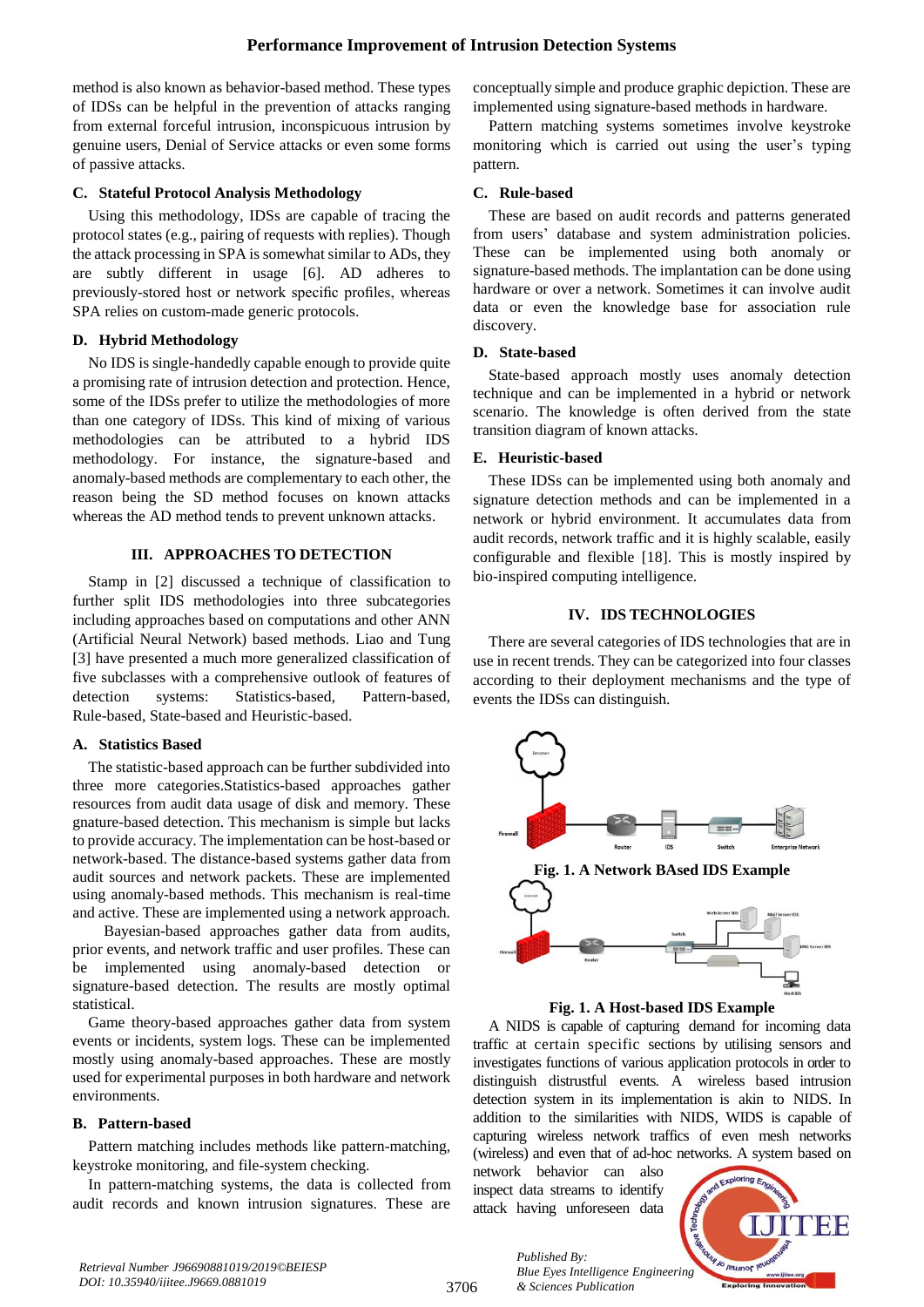patterns. Adoption of compound IDS technologies as MIDS can be useful for a more comprehensive and precise discovery. The general architecture for a NIDS is shown in Figure-1.

A HIDS is mostly a software-based IDS comprising of one or more management servers and database servers and a single host. It can be implemented in both managed and standard networks. The detection methodology here is a combination of signature and anomaly-based detection. It can gather information in high-speed networks in a very efficient manner[40]. But sometimes it may occur delays in error reporting and also consumes significant resources. It is mostly used for network traffic analysis and event logs.

A NIDS may comprise of a more than one inline or passive sensors with one or more management and data servers deployed in a managed network with multiple subnets catering to multiple hosts.

It can gather information from OSs, hosts, APs and network traffic. But it cannot monitor wireless protocols and cannot detect attacks within encrypted traffic.

It has a similar architecture as that of NIDS apart from the functionality that it can be deployed over wireless LAN. It can acquire data from WLANS, APs, clients, etc. It combines the advantages of two categories of systems: one category utilizes previously stored data and another looks for the deviations in the data pattern.

The IDS includes two components: sensors and agents. Sensors are generally used for monitoring activities NIDS, WIDS, and NBA systems. Agents are mostly used in Hybrid IDSs to inspect and examine network events. Sensors and agents both are capable of relaying information to the individual servers responsible for different management and database operations. Management part id deals with the stored events and the database part handles the event data in centralized storage for future reuse. There are two categories of network architectures: the first is the Managed Network (MN) that is a secluded network and is deployed to disguise the presence of IDS from attackers. Managed Networks increase the hardware overheads and carry certain management inconveniences for network administrators. A Standard Network (SN) is another form of a network, mostly a public network without any defense mechanism. One way to improve the security of the standard network is to configure a virtual and isolated network by means of a virtual local area network. Alternatively, most IDS technologies facilitate four common capabilities for defense purpose: information collection, logging, attack detection, and prevention. The observed activities of users are used to collect information inside the hosts/networks. The logged data for detected events can be utilized for validation alerts and for research of intrusion-related incidents.

The accuracy rate of intrusion detection is a crucial parameter of IDS technologies. The accuracy of IDSs is indicated by two parameters-the rates of false positives (FP) and the rate of false negatives (FN). The false positives are said to be generated when genuine requests are wrongly identified as malicious attacks and in cases when the IDS fails to classify an attacks scenario, it is referred to as a case of false negatives. In experimental setups, the administrators may increase more suspicious events and then segregate false positives from real suspicious incidents.

## **V. PERFORMANCE IMPROVEMENT TECHNIQUES FOR IDS**

We have come to the observation that each technique has its own set of advantages and disadvantages. Hence, it is of utmost importance to select the right type of IDs for our requirement. In spite of the features like easy application and effective scrutiny mechanism for known threats, it is not possible on the part of pattern-based IDS to identify known attacks. In many other research findings, several rule-based approaches that can detect unknown attacks have been proposed. However, the implementation of such techniques may result in more computational overhead for the purpose of hard-creation and updating of records. In addition to this, approaches based on heuristics can effectively identify unknown attacks but they lack in efficiency while being used in real-time systems because of increased demand for computational complexity. We present a more comprehensive technique to to improve the performance of IDSs.

#### **A. Performance improvement by efficient packet capturing**

In a PC based NIDS, the packet capturing technique plays an important role in increasing the efficiency of intrusion detection. This issue is generated mostly due to operating system limitations.

A NIDS implemented on a PC is preferred over an FPGA or hardware-based NIDS because of the capacity of the former to accommodate complex and dynamic rules required for ever-changing network attack patterns. However, a GHz CPU can match only 100 Mbps traffic, [6, 7] as it exploits quite a large number of computationally demanding pattern matching and co-relation rules. With a NIDS of this type, there are still possibilities of packets being skipped [7, 8] and may result in a detection rate which is far below the expected rate during peak hours[9,10]. An attacker may be able to attack such NIDS with overwhelmed packets with encapsulated packets to deter real attack packets, which the NIDS may ignore at some point of time. In addition to this, for more efficient packet capturing rate, computationally powerful hardware, multiprocessor or distributed systems are deployed [6, 9] , [12-14].

This technique uses a DMA ring in a distributed NIDS environment. For improved throughput, the detection rules on the sensor side need to be stored in an in-memory database which can further be updated through a management interface

#### **B. Correlation as a Sample Selection Method**

In this work, the authors have proposed an instance selection method using KDD CUP99 dataset for evaluating anomaly detection techniques.

The growth of network resources has also given a way for the growth of threats and hence, IDSs have become important to protect networks from attacks. The process of categorization between a legitimate and an attack packet is actually a classification process. The difference between normal and abnormal behavior is referred to as a two-class problem. In cases of more number of classes, it can be named as a multi-class problem.

In the field of intrusion detection, several techniques are currently in use for feature selection in attack datasets. In [15], the authors have proposed an automatic feature selection method

which relies on a correlation measure. In [16] another such algorithm is described to retain



3707

*Published By: Blue Eyes Intelligence Engineering & Sciences Publication*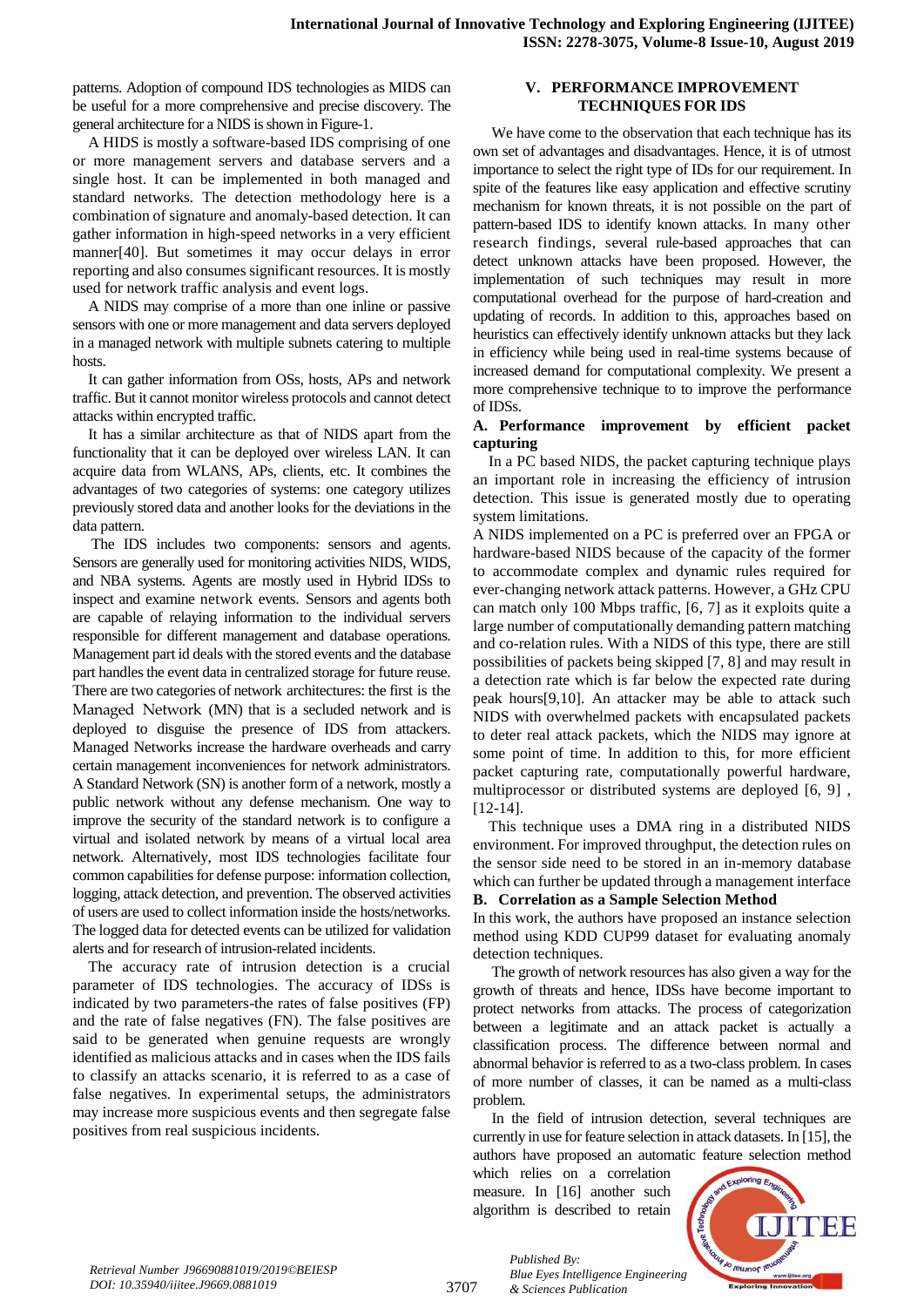useful features those result in improving the accuracy of the classifier.

Correlation is a scale between two variables and the values of variables lie in the range of [-1, +1]. A correlation value of 0 indicates no correlation, -1 shows a perfectly negative correlation and +1 shows perfectly positive correlation.

For the assessment of the above method in the raining function of the classifier, a three-layer feed-forward network is used that is trained by the reduced dataset for effective classification of intrusion and normal datasets.

## **C. Performance improvement of intrusion detection with the fusion of multiple sensors**

The basic function of an IDS in akin to a classifier for collection of pieces of evidence to find out the presence of intrusion and generate the necessary alarm. A typical IDS system mostly uses more than one IDSs that tend to be unalike in nature. The previously described dissimilarity in the individual systems may be in terms of detection algorithm or the network traffic [17].

Authors in [15] have presented the technique of fusion of alerts and prove that in a scenario of simultaneous application of anomaly detection technique and signature recognition techniques, these two techniques tend to complement each other to achieve an improved detection rate and a low false alarm rate.

The dependence on an efficient rule is crucial to this process of detection. Along with this, the reliability of an IDS is also a major concern. This paper presents a new rule for the fusion of alert databases to incorporate the accuracy of evidence and also resourcefully handle the information for an improved IDS.

The proposed alert fusion system combines results receive from various data sources and utilizes Demster-Shafer theory of evidence [11] to correctly classify the attack pattern.

## **D. Improvement of Intrusion detection with advancement in sensor fusion**

Many of the erstwhile IDSs have reasonable accuracy in the detection of a certain category of attack while diminishing the performance for other classes. It has been found that most of the attacks are characterized by features that are not so much discriminating. Authors in [19] have made a novel effort to demonstrate the capability of multiple detection systems using rule-based fusion techniques.

The experiment revealed that fusion-based systems are ideal only for input data of smaller threshold and there is also a requirement for a machine learning algorithm for the handling of the said type of data in the network. These systems are highly dependent on individual IDSs which further come out as a shortcoming using sensor fusion technique.

In order to a considerably good amount of security, a combined arrangement of shallow and deep sensors can be utilized in IDSs [19]. From the two sensors used for fusion, one is used to monitor the traffic packet header whereas the other is used for the packet content. The same has been proposed by authors in [20].

The choice of sensors is of critical attention for utilization of advantage received from multiple fusion of sensors in the IDS [2]. Further, complementary IDSs are utilized to ensure versatility and consistency. The PHAD [20] being a method based on packet-headers and detecting only a single packet at a time is completely unable to detect the slow scans. However, PHAD [20] detects the silent scans much more effectively.

The ALAD being a content-based mechanism will complement the PHAD by detecting R2L (Remote to Local) and U2R(User to Root) attacks with a considerably high amount of efficiency.

## **E. Improving the efficiency of IDS through QoS Configuration and Parallel Technology**

This work emphasizes the requirement of high-quality network infrastructure for better protection from the network attacks. The authors experimented with Snort NIDPS and have found that there are some chances of packets being dropped and in the presence of enormous network traffic and high-bandwidth networks without being examined. A typical IDS' performance metrics may include factors like the number of packets sent, number of packets dropped, and number of packets filtered, analyzed, dropped, injected and outstanding.

Hence, the authors have suggested QoS configuration using a Cisco Catalyst 3560 series switch and parallel Snort IDSs for improving performance by means of reduced dropped packets.

The experiment described in this work uses performance metrics like Packet generators. Timing statistics, Packet I/O totals, protocol Statistics, Snort-NIDS throughput.

This paper is focused on the failure of NIDPS for prevention of threats that may occur in high-speed network collectively. Use of a Multi-core IDS could be an efficient alternative for high-speed data network connectivity as they provide enhancement with high capabilities while securing the network side by side. The work of detection by utilizing multiple processors is yet to be explored. But, the speed, the volume of attacks and the complexity of attack categorization in various stages of attacks pose a significantly greater amount of challenges to network security. Appropriate use of multiple processor cores can further fine-tune a NIDPS to withstand such attacks. Further, we need to develop parallel systems with efficient computational algorithm and capable hardware that can address high complexity attack incidents in future prospects.

## **VI. PREVENTION OF INTRUSION DETECTION-AN INTERNET OF THINGS PERSPECTIVE**

Smart environments have proven their ability to improve the comforts of life. The IoT ecosystem has been an integral part of the development of smart environments. Along with the efficiencies, risks like security and privacy threaten the IoT environment. This necessitates the need for an intrusion detection system for the IoT environment. Conventional IDSs may not be able to provide adequate efficiency in detection due to the fact that IoTs have limited computing and storage capability. [37]

IoT (Internet of Things) is a dynamic infrastructure with self-configuring capabilities based on standard and interoperable communications. [21]

Cole and Ranasinghe [22] identified a number of attacks associated with RFID. For example, 1) cloning - duplication of security features, so that they can be passed as authentic during verification. 2) obfuscation- Use of misleading protection technologies. 3) tag omission, i.e. the abdication of the security features by counterfeit producers 4)

removal-reapplication attacks refer to the application of genuine security features from

*& Sciences Publication* 

*Published By:*



3708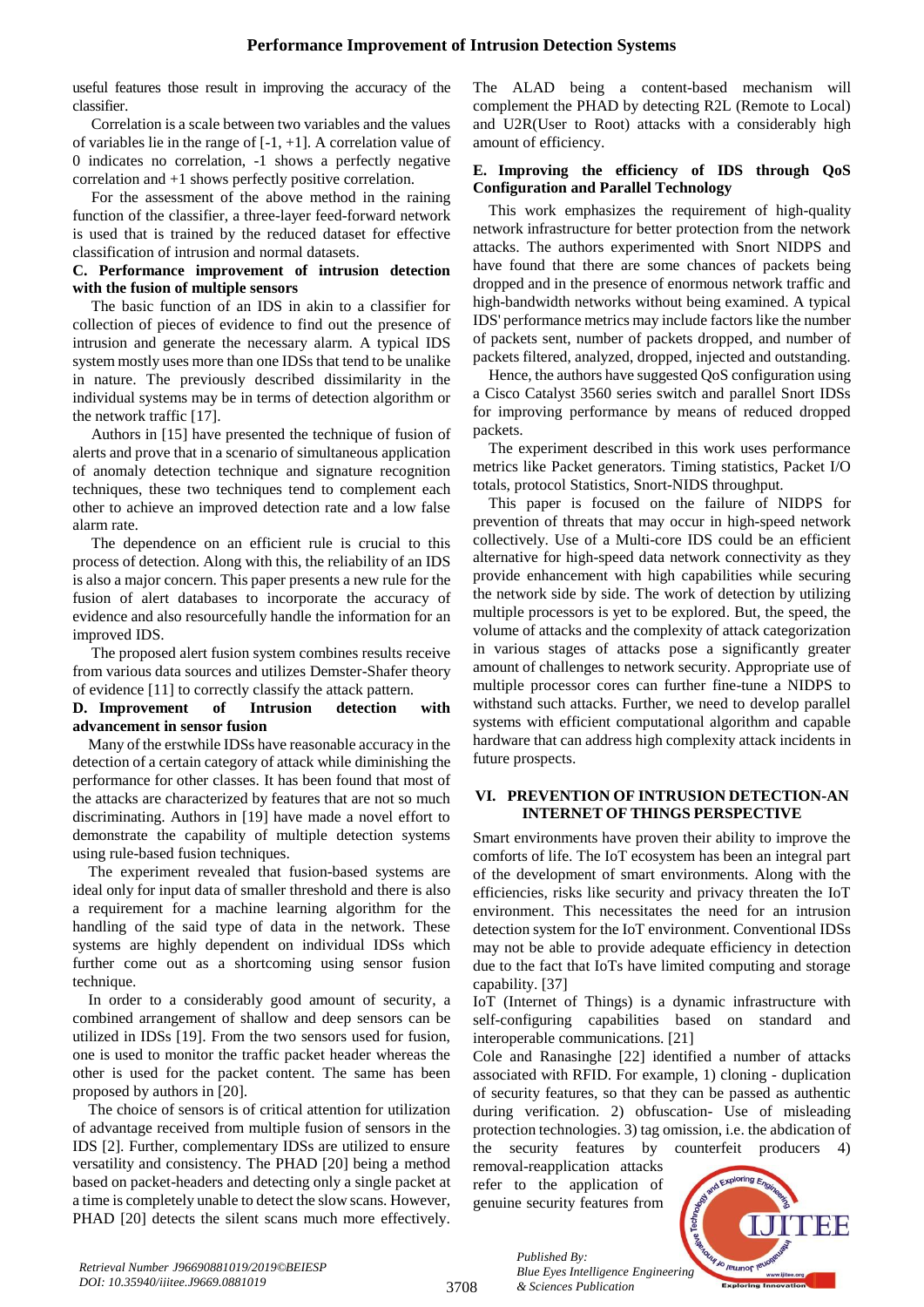(mostly discarded) genuine products to counterfeit articles. 5) DoS attacks targeted to diminish a network's capacity to perform.

The authors in [23] discussed the model for node capture attack and presented a framework for threat analysis and network response strategies in case of the attack.

In [24], the authors have discussed potential security concerns involving smart home appliances and even wearable personal IoT devices.

In [25], a central IDS is presented where packets passing through both physical and network domain are analyzed in order to prevent the botnet attacks. In their work in [26], authors have shown a hybrid placement strategy for building monitoring attacks in an organized network. The placement of monitoring nodes is typically in the fashion of one node per region.

The work described in [27, 28] proposes another alternative for the prevention of DDoS attacks over IoT middleware. This method being a specification-based method utilizes the ability of each of the middleware layers for detection of attacks. The system produces an alert when requests to a particular layer exceed the specified threshold that has been set in the network.

Lee et. al [29] proposed a computationally lighter IDS for IoT systems. This technique utilizes a distributed placement strategy for monitoring the node energy consumed for intrusion detection, namely DoS attacks. The rate of energy consumption for each node is kept track of and in the event of energy consumption increasing beyond the threshold limit, nodes are classified as malicious by the system and the same is eliminated from the routing table.

Oh. Et al [30] have described a lightweight IDS for IoT which can make a match between attack payloads and attack signatures. In this approach, an algorithm has been designed which can skip checking a large number of unnecessary matching operations in the process of verifying packet payloads. This process is aimed at minimizing the computational cost of comparison between packet payloads and attack signatures.

Cervantes et. al [31] proposed an IDS for detection of sinkhole attacks in 6LoWPAN for IoT. This technique had a hierarchical structure of nodes and the placement of nodes was done in a distributed fashion. The approach in this work was a combination of trust and reputation along with specification-based method and anomaly-based method for monitoring of packet exchange between nodes.

The IDS described in [32] presents an IDS having a hybrid placement strategy. In this technique, the nodes are required to scan their neighborhood for changes and send the changelog to central modules in the border router of networks. Summerville et al. [34] developed an IDS for IoT based on a deep-packet anomaly detection method. The detection method used here uses bit-pattern matching for feature selection. Network payloads are termed as a sequence of bytes and feature selection operates on overlapping tuples of bytes called n-grams. A match between a bit-pattern and an n-gram occurs when the corresponding bits match all positions. The evaluation of the above approach resulted in very low false-positive rates for four common types of threats.

In [35], the authors have represented an IDS for IoT named (Kalis)- "Knowledge-Driven Adaptable Lightweight Intrusion Detection Systems". This technique employs a centralized placement technique for IDS. This system utilizes a self-adaptation and knowledge-based approach to provide security for systems running on different communication protocols.

In the 2017 paper [36], Shreenivasn at.al presented a solution on IDS for IoT. This solution aims to improve security within 6LoWPAN networks. The authors have extended SVELTE with intrusion detection module that uses expected transmission metric. In addition to this, the authors have proposed geographic hints to identify malicious nodes that conduct attacks against ETX-based networks. The experimental results yield improved true-positive rates in comparison with rank-based mechanisms.

According to [38], the issue of security in IoT can be classified into four categories- authentication and physical issues, confidentiality issues, data integrity issues, and privacy. The relationship between these issues is shown in Figure-3.

## **A.** *Authentication Problem*

This is the foremost kind of security threats for IoT systems. This layer mostly includes IoT devices like sensors depending on their own security, which makes them promiscuous to physical damages from external entities.

# **B.** *Confidentiality risks*

These kinds of risks come up between the IoT device and gateways in the network layer. Controlled nature of resources being a characteristic of low-level devices in IoT, it emerges as a challenge to the privacy of data transmission in IoT networks [39].

# **C.** *Integrity issues*

Data integrity problems emerge in the event of spoofing attacks and attacks like DoS, DDoS which can significantly hamper IoT services and applications.



**Fig. 2. Various IoT Layers with their Security Issues**

# **D. Privacy**

Data privacy is a crucial characteristic of security in IoT

systems. Every object in the IoT environment have their own identification technologies and

*& Sciences Publication* 

*Published By:*

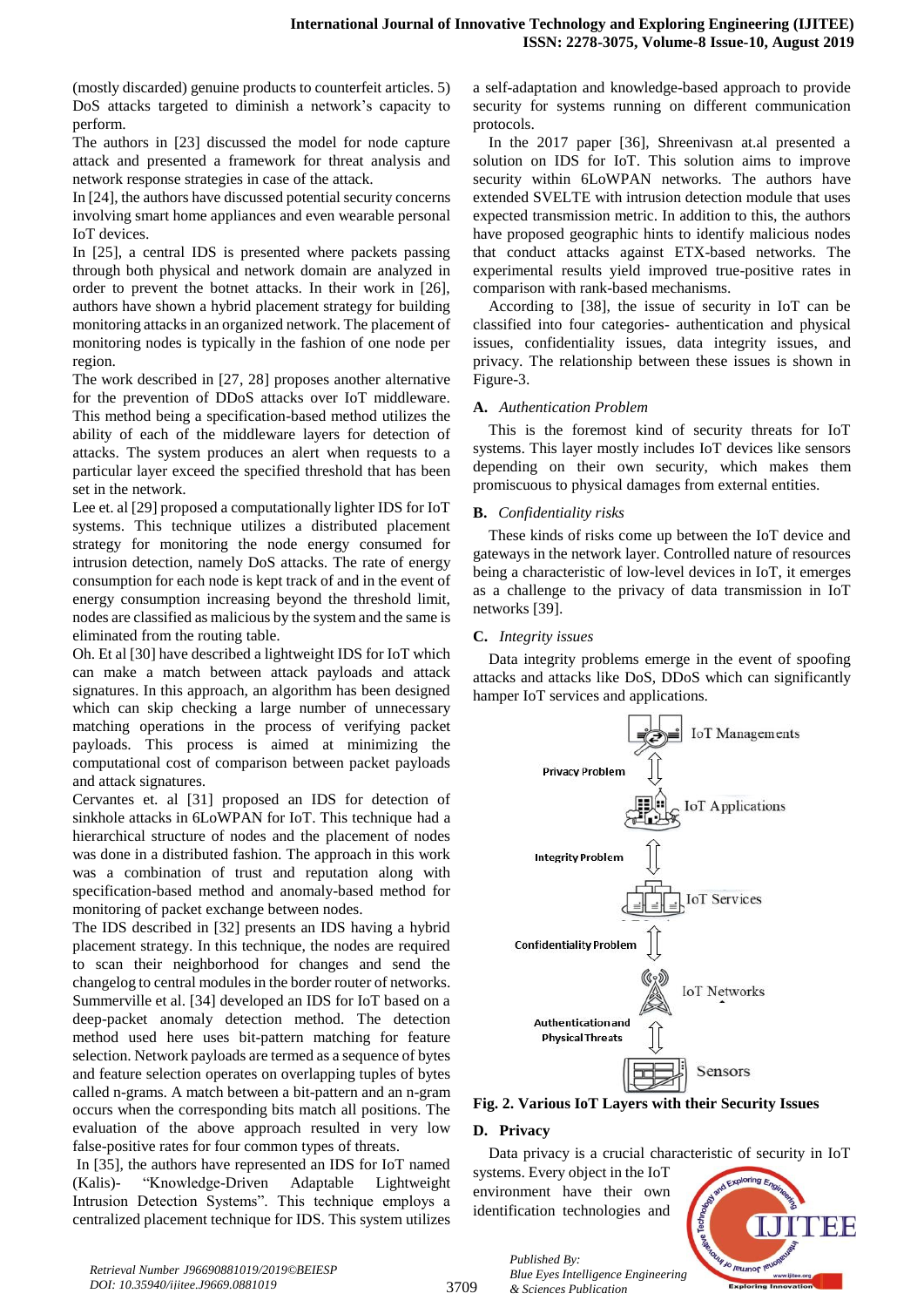so every device is uniquely identified by its identification tags carrying personal, location and movement information. Any kind of unauthorized access to the management systems puts the information privacy of users at risk.

In their work described in [40], Raza, et. al have proposed SVELTE, a novel model for real-time intrusion detection in the Internet of Things. The authors have expressed their views that even though security services that encryption and authentication are prevalent, there are chances of breach of security by means of wireless attacks from within the 6LoWPAN networks and from the Internet. The authors have also found that at present there are no intrusion systems that provide protection for IPv6 connected networks as some of them have been specialized for wireless sensor networks or for the traditional Internet.

In the proposed model in [40], that has been named as SVELTE, the model is targeted to block wireless attacks such as spoofing attacks, sinkhole attacks, and selective-forwarding attacks.

SVELTE is an IDS integrated with a mini-firewall for the IP connected IoT and it uses RPL (Routing Protocol for Low-power and Lossy Networks). RPL is a specialized routing protocol designed for routing of IoT networks [41]. There are two main components of SVELTE: the 6LoWPAN Mapper and an intrusion detection module. The RPL's current routing state which is a directed acyclic graph is modified by the 6Mapper and extensions are made to it with additional routing parameters at the 6BR (6LoWPAN Border Router) [33].

In IoT networks wormhole attacks are of critical importance and the networks need to be secured from such attacks [42]. SVELTE with 6Mapper being extended to the signal strength of each node's neighbor can detect wormhole attacks [43]. SVELTE is highly flexible which is needed to be a feature of any modern intrusion detection system. In case of new packets requiring to be added to the routing graph, they can be easily extended [] as per the requirement. In addition to this, the data collected using 6Mapper can be used to apply anomaly-based detection methods by using support vector machine [44], feature vector [45] or automata-based approach [46].

In [48], the authors have presented a security framework for intrusion detection in a virtual network of cloud computing. As per the perceived knowledge, a typical cloud has mainly three types of networks: a virtual network, an internal network and an external network which is shown in Figure 4.

The work in [48] describes the use of a hypervisor level distributed network security (HLDNS) positioned on each processing nodes of the cloud. At each server level, the underlying machine traffic is monitored taking the following things into account: the network traffic to and from the network, the internal network, and the external network.

The feature extraction mechanisms along with a binary bat algorithm (BBA) [49] derive significant features from the network traffic and then the features are applied to the Random forest classifier for intrusion detection and alert generation.



**Fig. 3. Cloud Network Infrastructure**

The proposed model in [48] using the HLDNS is depicted in Figure 5.



**Fig. 4. Deployment of HLDNS in Cloud Framework**

## **VII. CONCLUSION**

The growth of the Internet and cyber-crimes have led to the research of IDSs. Many researchers have identified potential needs and requisite solutions, which have showed results in some directions, but there are scopes for improvement and in some cases, there are some loopholes or drawbacks, which is still unattended.

The following table represents a comparison between HIDS and NIDS as shown in [47].

| Table 1: HIDS Vs NIDS in terms of performance |  |  |  |
|-----------------------------------------------|--|--|--|
|-----------------------------------------------|--|--|--|

| <b>Performance</b><br>in terms of: | <b>HIDS</b>                                                               | <b>NIDS</b>                                                          |
|------------------------------------|---------------------------------------------------------------------------|----------------------------------------------------------------------|
| Deterrence of<br><b>Intruders</b>  | Ideal for internal intruders                                              | Ideal for<br>external<br>intruders                                   |
| Response<br>Time                   | -Low real-time response<br>-Improved performance<br>for long time attacks | High response time<br>against<br>external<br>intruders               |
| Damage<br>Assessment               | -Excellent estimation                                                     | -Weak estimation                                                     |
| Intruder<br>Security               | Excellent<br>for<br>external<br>attackers                                 | Excellent for external<br>attackers                                  |
| Threat<br>expectancy               | Excellent in determining<br>behavior<br>suspicious<br>patterns            | in<br>Excellent<br>determining<br>behavior<br>suspicious<br>patterns |
|                                    | od and                                                                    | mgineeris                                                            |

*Published By: Blue Eyes Intelligence Engineering & Sciences Publication* 

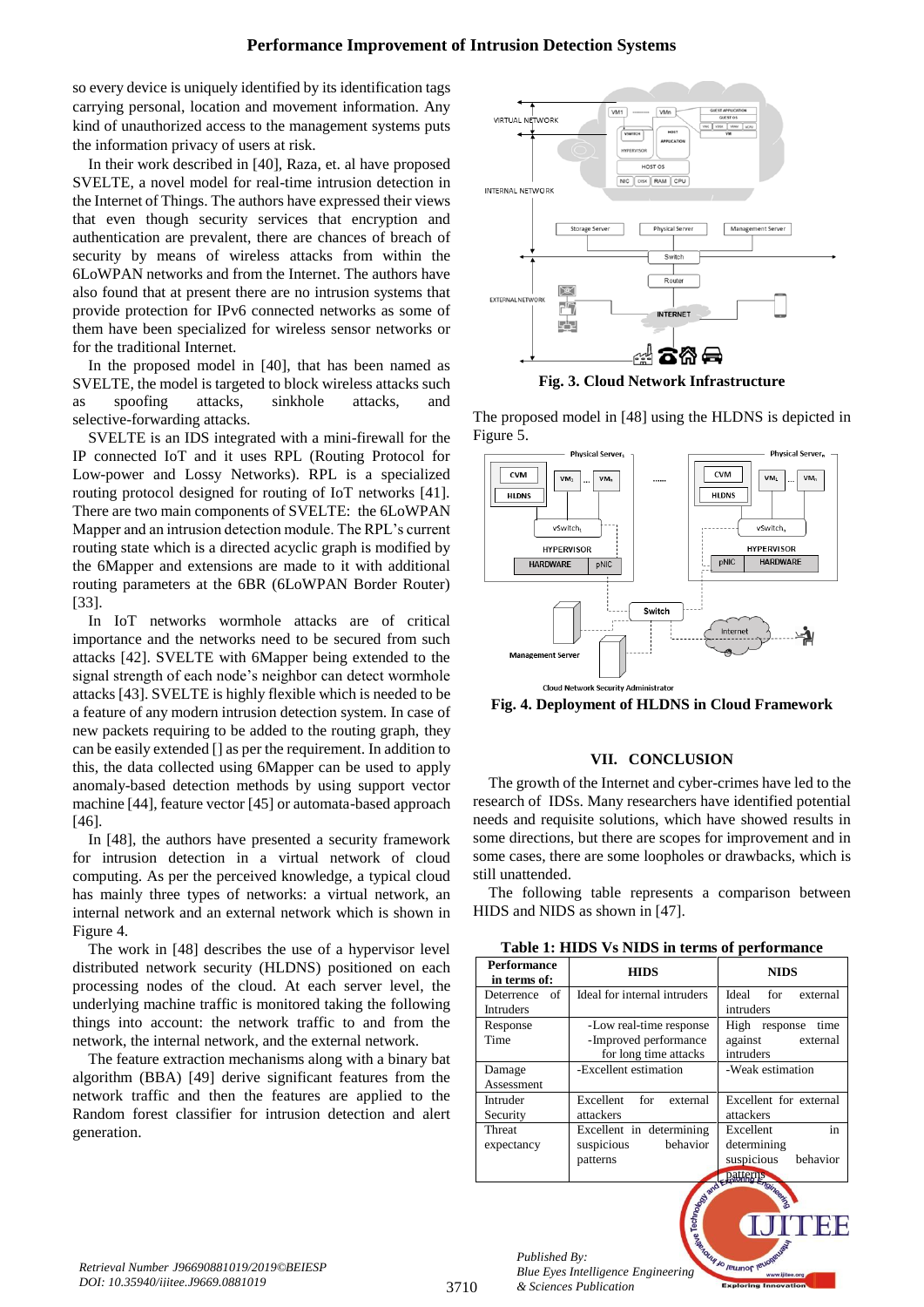As per the available studies, we have found that there are no such IDS that provides complete detection coverage. In the case of increased performance, reduction in false alarm rate is also a crucial factor.

We need to find effective ways to detect network intrusions by combining one or more currently available techniques. In addition to the designing of IDS, we need to set the focus to some design metrics like threshold rate, detection rate, rate of false positives, performance in high-speed networks, computational complexity, etc.

Meanwhile, IoT has emerged as an important medium for connecting to physical objects with the Internet in diversified functional domains. Considering the Internet and the underlying physical devices being connected, security from intrusion attacks of crucial importance at par with the traditional networks. From the work that we have presented, we can summarize that the research in IDS in IoT is in the rudimentary stage. Taking the placement strategy and detection method into research we have found that none of the techniques have reached a concrete point to find the right option to select characteristics of IDS for IoT.

Hence, we aim to find out a method taking both placement strategy and detection method at a level that will have a significantly improved intrusion detection for IoT devices and networks.

#### **REFERENCES**

- 1. Axelsson, S. (2000). Intrusion detection systems: A survey and taxonomy (Vol. 99). Technical report.
- 2. Stavroulakis, P., & Stamp, M. (Eds.). (2010). Handbook of information and communication security. Springer Science & Business Media.
- 3. Liao, H. J., Lin, C. H. R., Lin, Y. C., & Tung, K. Y. (2013). Intrusion detection system: A comprehensive review. Journal of Network and Computer Applications, 36(1), 16-24.
- 4. Kumar, V., Srivastava, J., & Lazarevic, A. (Eds.). (2006). Managing cyber threats: issues, approaches, and challenges (Vol. 5). Springer Science & Business Media.
- 5. Xenakis, C., Panos, C., & Stavrakakis, I. (2011). A comparative evaluation of intrusion detection architectures for mobile ad hoc networks. Computers & Security, 30(1), 63-80.
- 6. Kruegel, C., Valeur, F., Vigna, G., & Kemmerer, R. (2002). Stateful intrusion detection for high-speed network's. In Security and Privacy, 2002. Proceedings. 2002 IEEE Symposium on (pp. 285-293). IEEE.
- 7. Judge, G. (2003). FPGA architecture ups intrusion detection performance. http://www. commsdesign. com/design\_corner/showArticle. jhtml? articleID= 16502099.
- 8. Deri, L. (2004, September). Improving passive packet capture: Beyond device polling. In Proceedings of SANE (Vol. 2004, pp. 85-93).
- 9. Schaelicke, Lambert, Kyle Wheeler, and Curt Freeland. "SPANIDS: a scalable network intrusion detection load balancer." Proceedings of the 2nd Conference on Computing Frontiers. ACM, 2005.
- 10. Sekar, R., et al. "A high-performance network intrusion detection system." Proceedings of the 6th ACM Conference on Computer and Communications Security. ACM, 1999.
- 11. Shafer, G. (1992). Dempster-shafer theory. Encyclopedia of artificial intelligence, 1, 330-331.
- 12. Charitakis, I., Anagnostakis, K., & Markatos, E. (2003, October). An active traffic splitter architecture for intrusion detection. In Modeling, Analysis and Simulation of Computer Telecommunications Systems, 2003. MASCOTS 2003. 11th IEEE/ACM International Symposium on (pp. 238-241). IEEE.
- 13. Desai, N. (2002). Optimizing NIDS Performance.
- 14. Haagdorens, B., Vermeiren, T., & Goossens, M. (2004, August). Improving the performance of signature-based network intrusion detection sensors by multi-threading. In International Workshop on Information Security Applications (pp. 188-203). Springer, Berlin, Heidelberg.
- 15. Nguyen, H., Franke, K., & Petrovic, S. (2010, February). Improving effectiveness of intrusion detection by correlation feature selection. In Availability, Reliability, and Security, 2010. ARES'10 International Conference on (pp. 17-24). IEEE.
- 16. Chou, T. S., Yen, K. K., Luo, J., Pissinou, N., & Makki, K. (2007, October). Correlation-based feature selection for intrusion detection design. In Military Communications Conference, 2007. MILCOM 2007. IEEE (pp. 1-7). IEEE.
- 17. Katar, C. (2006). Combining multiple techniques for intrusion detection. Int J Comput Sci Network Security, 6(2B), 208-218.
- 18. Ye, Nong, et al. "Probabilistic techniques for intrusion detection based on computer audit data." IEEE Transactions on Systems, Man, and Cybernetics-Part A: Systems and Humans 31.4 (2001): 266-274.
- 19. Thomas, C., & Balakrishnan, N. (2007, April). Selection of Intrusion Detection Threshold bounds for effective sensor fusion. In SPIE Defense and Security Symposium (Vol. 6570).
- 20. Mahoney, M. V. (2003). A machine learning approach to detecting attacks by identifying anomalies in network traffic.
- 21. Smith, I. G. (Ed.). (2012). The Internet of things 2012: new horizons. CASAGRAS2.
- 22. Cole, P. H., & Ranasinghe, D. C. (2008). Networked RFID systems and lightweight cryptography. London, UK: Springer, 10, 978-3.
- 23. Bonaci, Tamara, Linda Bushnell, and Radha Poovendran. "Node capture attacks in wireless sensor networks: A system theoretic approach." 49th IEEE Conference on Decision and Control (CDC). IEEE, 2010.
- 24. Okpe, O. A., John, O. A., & Emmanuel, S. (2018). INTRUSION DETECTION IN INTERNET OF THINGS (IOT). International Journal of Advanced Research in Computer Science, 9(1).
- 25. Cho, Eung Jun, Jin Ho Kim, and Choong Seon Hong. "Attack model and detection scheme for botnet on 6LoWPAN." Asia-Pacific Network Operations and Management Symposium. Springer, Berlin, Heidelberg, 2009.
- 26. Le, Anhtuan, et al. "Specification-based IDS for securing RPL from topology attacks." 2011 IFIP Wireless Days (WD). IEEE, 2011.
- 27. Misra, Sudip, et al. "A learning automata based solution for preventing distributed denial of service in internet of things." 2011 International Conference on Internet of Things and 4th International Conference on Cyber, Physical and Social Computing. IEEE, 2011.
- 28. Santos, L., Rabadao, C., & Gonçalves, R. (2018, June). Intrusion detection systems in Internet of Things: A literature review. In 2018 13th Iberian Conference on Information Systems and Technologies (CISTI) (pp. 1-7). IEEE.
- 29. Lee, Tsung-Han, et al. "A lightweight intrusion detection scheme based on energy consumption analysis in 6LowPAN." Advanced Technologies, Embedded and Multimedia for Human-centric Computing. Springer, Dordrecht, 2014. 1205-1213.
- 30. Oh, Doohwan, Deokho Kim, and Won Ro. "A malicious pattern detection engine for embedded security systems in the Internet of Things." Sensors 14.12 (2014): 24188-24211.
- 31. Cervantes, Christian, et al. "Detection of sinkhole attacks for supporting secure routing on 6LoWPAN for Internet of Things." 2015 IFIP/IEEE International Symposium on Integrated Network Management (IM). IEEE, 2015.
- 32. Pongle, P., & Chavan, G. (2015). Real time intrusion and wormhole attack detection in internet of things. International Journal of Computer Applications, 121(9).
- 33. Le, Anhtuan, et al. "A specification-based IDS for detecting attacks on RPL-based network topology." Information 7.2 (2016): 25.
- 34. Summerville, Douglas H., Kenneth M. Zach, and Yu Chen. "Ultra-lightweight deep packet anomaly detection for Internet of Things devices." 2015 IEEE 34th international performance computing and communications conference (IPCCC). IEEE, 2015.
- 35. Midi, Daniele, et al. "Kalis—A system for knowledge-driven adaptable intrusion detection for the Internet of Things." 2017 IEEE 37th International Conference on Distributed Computing Systems (ICDCS). IEEE, 2017.
- 36. Shreenivas, Dharmini, Shahid Raza, and Thiemo Voigt. "Intrusion Detection in the RPL-connected 6LoWPAN Networks." Proceedings of the 3rd ACM International Workshop on IoT Privacy, Trust, and Security. ACM, 2017.
- 37. Awad, A. I., Furnell, S., Hassan, A. M., & Tryfonas, T. (2019). Special issue on security of IoT-enabled infrastructures in smart cities. Ad hoc networks.



*Published By: Blue Eyes Intelligence Engineering & Sciences Publication*